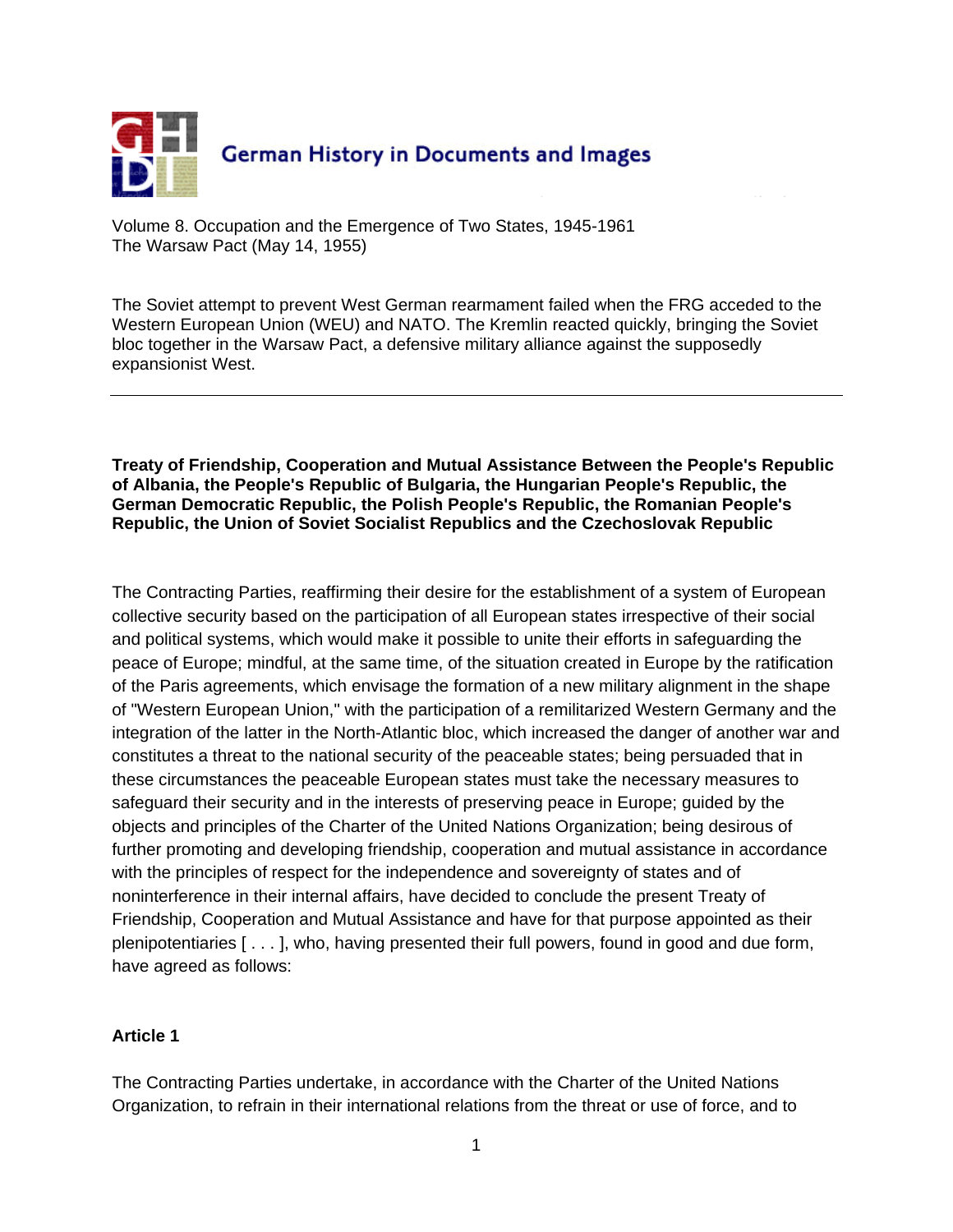settle their international disputes peacefully and in such manner as will not jeopardize international peace and security.

## **Article 2**

The Contracting Parties declare their readiness to participate in a spirit of sincere cooperation in all international actions designed to safeguard international peace and security, and will fully devote their energies to the attainment of this end.

The Contracting Parties will furthermore strive for the adoption, in agreement with other states which may desire to cooperate in this, of effective measures for universal reduction of armaments and prohibition of atomic, hydrogen and other weapons of mass destruction.

# **Article 3**

The Contracting Parties shall consult with one another on all important international issues affecting their common interests, guided by the desire to strengthen international peace and security.

They shall immediately consult with one another whenever, in the opinion of any one of them, a threat of armed attack on one or more of the Parties to the Treaty has arisen, in order to ensure joint defence and the maintenance of peace and security.

### **Article 4**

In the event of armed attack in Europe on one or more of the Parties to the Treaty by any state or group of states, each of the Parties to the Treaty, in the exercise of its right to individual or collective self-defence in accordance with Article 51 of the Charter of the United Nations Organization, shall immediately, either individually or in agreement with other Parties to the Treaty, come to the assistance of the state or states attacked with all such means as it deems necessary, including armed force. The Parties to the Treaty shall immediately consult concerning the necessary measures to be taken by them jointly in order to restore and maintain international peace and security.

Measures taken on the basis of this Article shall be reported to the Security Council in conformity with the provisions of the Charter of the United Nations Organization. These measures shall be discontinued immediately the Security Council adopts the necessary measures to restore and maintain international peace and security.

### **Article 5**

The Contracting Parties have agreed to establish a Joint Command of the armed forces that by agreement among the Parties shall be assigned to the Command, which shall function on the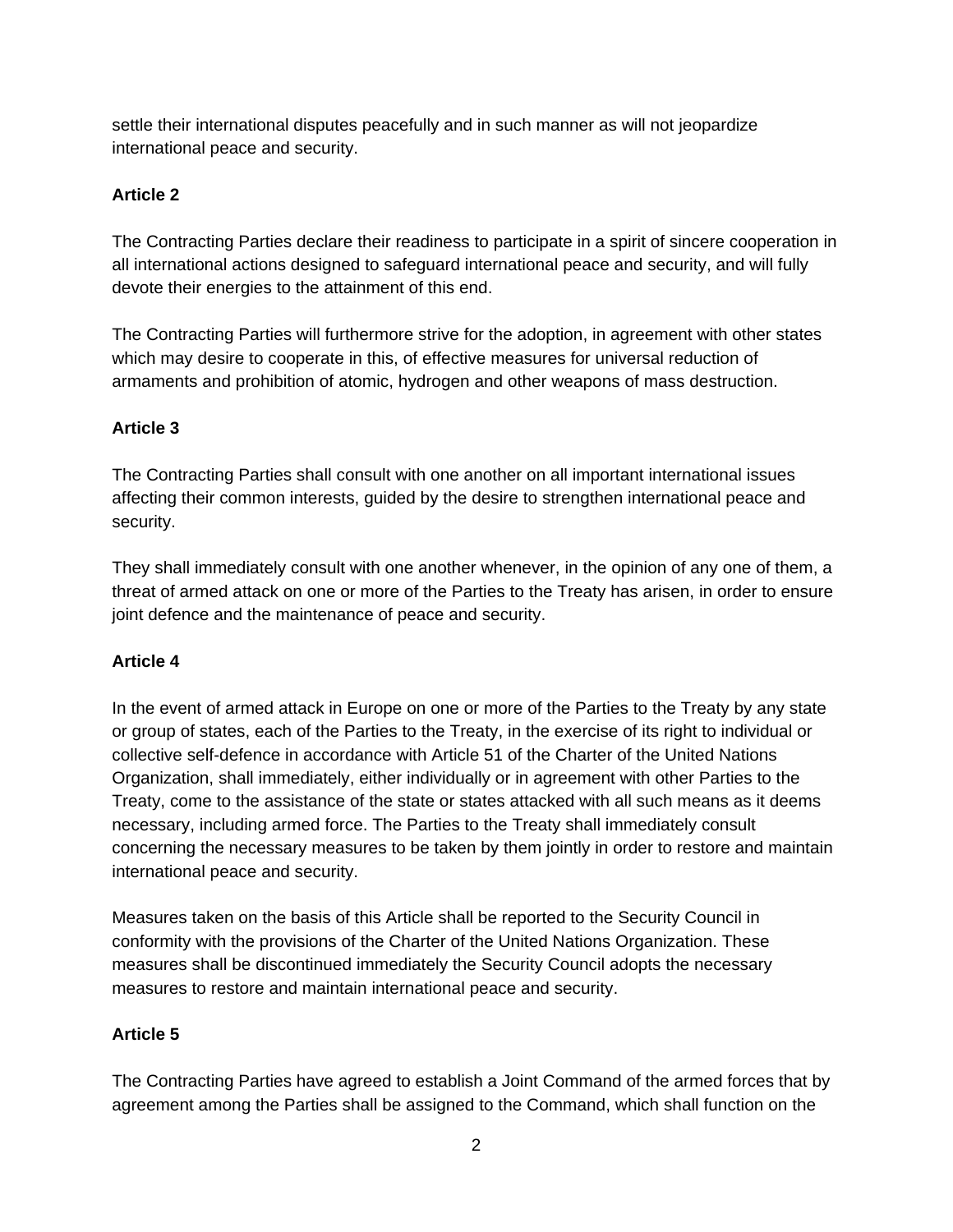basis of jointly established principles. They shall likewise adopt other agreed measures necessary to strengthen their defensive power, in order to protect the peaceful labours of their peoples, guarantee the inviolability of their frontiers and territories, and provide defence against possible aggression.

## **Article 6**

For the purpose of the consultations among the Parties envisaged in the present Treaty, and also for the purpose of examining questions which may arise in the operation of the Treaty, a Political Consultative Committee shall be set up, in which each of the Parties to the Treaty shall be represented by a member of its Government or by another specifically appointed representative.

The Committee may set up such auxiliary bodies as may prove necessary.

### **Article 7**

The Contracting Parties undertake not to participate in any coalitions or alliances and not to conclude any agreements whose objects conflict with the objects of the present Treaty.

The Contracting Parties declare that their commitments under existing international treaties do not conflict with the provisions of the present Treaty.

### **Article 8**

The Contracting Parties declare that they will act in a spirit of friendship and cooperation with a view to further developing and fostering economic and cultural intercourse with one another, each adhering to the principle of respect for the independence and sovereignty of the others and non-interference in their internal affairs.

### **Article 9**

The present Treaty is open to the accession of other states, irrespective of their social and political systems, which express their readiness by participation in the present Treaty to assist in uniting the efforts of the peaceable states in safeguarding the peace and security of the peoples. Such accession shall enter into force with the agreement of the Parties to the Treaty after the declaration of accession has been deposited with the Government of the Polish People's Republic.

### **Article 10**

The present Treaty is subject to ratification, and the instruments of ratification shall be deposited with the Government of the Polish People's Republic.